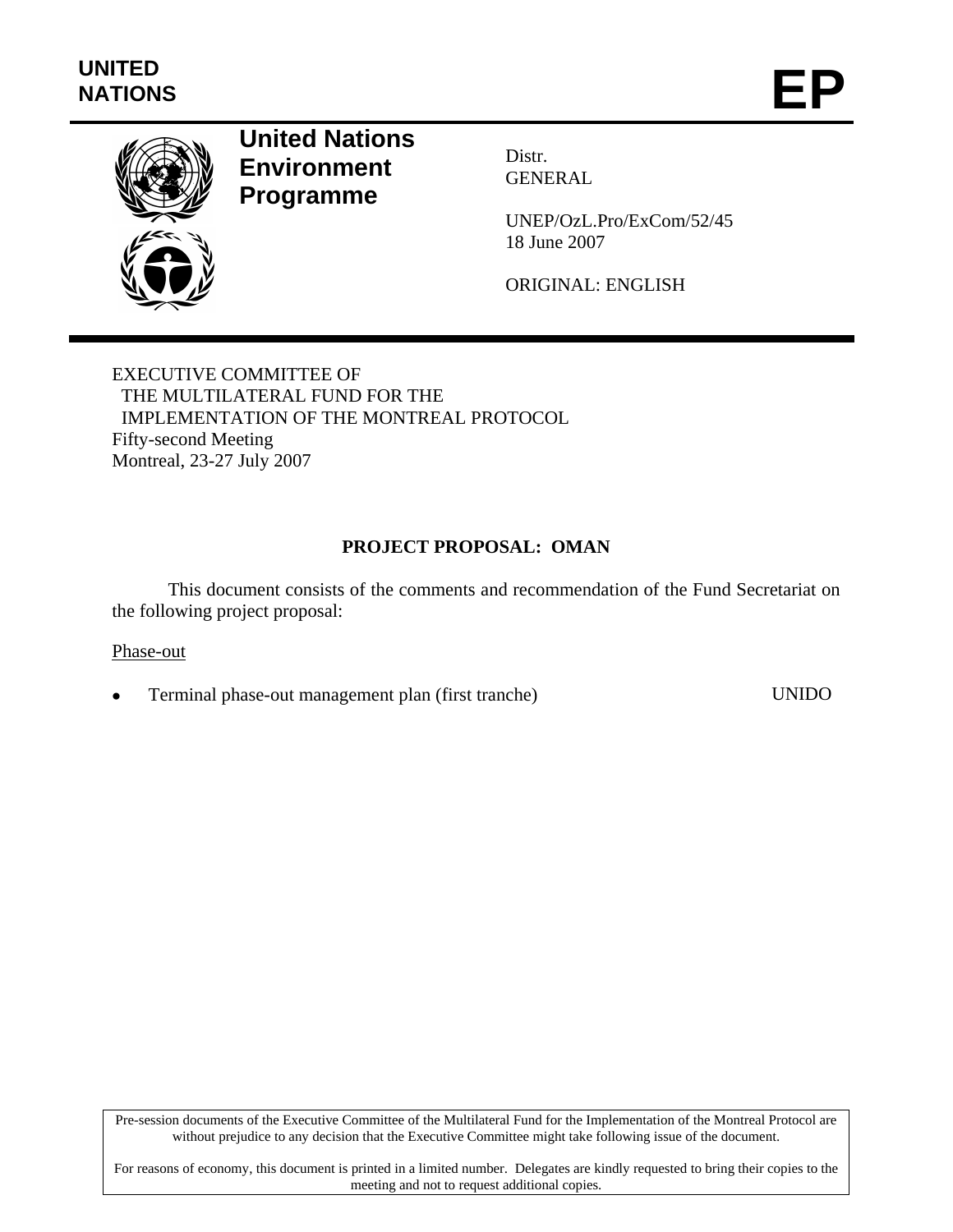#### **PROJECT EVALUATION SHEET – MULTI-YEAR PROJECTS OMAN**

#### **PROJECT TITLE BILATERAL/IMPLEMENTING AGENCY**

| Terminal phase-out management plan (first tranche) | <b>UNIDO</b> |
|----------------------------------------------------|--------------|
|                                                    |              |

#### **SUB-PROJECT TITLES**

| (a) | Project enforcement and curbing illegal trade |              |  |  |
|-----|-----------------------------------------------|--------------|--|--|
| (b) | Refrigeration training $&$ certification      | <b>UNIDO</b> |  |  |
| (c) | Technical assistance programme                | <b>UNIDO</b> |  |  |
| (d) | Project implementation and monitoring         | <b>UNIDO</b> |  |  |

| NATIONAL CO-ORDINATING | Ministry of Regional Municipalities, Environment and Water |  |  |
|------------------------|------------------------------------------------------------|--|--|
| AGENCY:                | Resources. National Ozone Unit                             |  |  |

#### **LATEST REPORTED CONSUMPTION DATA FOR ODS ADDRESSED IN PROJECT**

#### **A: ARTICLE-7 DATA (ODP TONNES, 2005, AS OF APRIL 2007)**

Annex A, Group I (CFCs) 54.3

#### **B: COUNTRY PROGRAMME SECTORAL DATA (ODP TONNES, 2006, AS OF MARCH 2007)**

| <b>ODS</b>                           | Refrigeration servicing |
|--------------------------------------|-------------------------|
| <b>CFC</b><br>$-$                    | . .                     |
| <b>CFC</b><br>1 <sub>0</sub><br>$-1$ | 24.4                    |
| Total                                | ی ر∠∠                   |

#### **CFC consumption remaining eligible for funding (ODP tonnes)** 37.3

**CURRENT YEAR BUSINESS PLAN:** Total funding US \$526,000: total phase-out 34 ODP tonnes.

| PROJECT DATA                                  |                                             | 2004  | 2005  | 2006 | 2007     | 2008     | 2009                     | 2010                     | Total    |
|-----------------------------------------------|---------------------------------------------|-------|-------|------|----------|----------|--------------------------|--------------------------|----------|
| <b>CFC</b>                                    | Montreal Protocol limit                     | 124.2 | 124.2 | 37.3 | 37.3     | 37.3     | 37.3                     | $\Omega$                 | n/a      |
| (ODP)                                         | Annual consumption limit                    |       |       |      | 35       | 25       | 20                       | $\Omega$                 | n/a      |
| tonnes)                                       | Annual phase-out from ongoing projects      |       |       |      | $\Omega$ | $\Omega$ | $\Omega$                 | $\theta$                 | $\theta$ |
|                                               | Annual phase-out newly addressed            |       |       |      | 10       | 5        | 20                       | $\theta$                 | 35       |
|                                               | Annual unfunded phase-out                   |       |       |      | $\Omega$ | $\Omega$ | $\Omega$                 | $\Omega$                 | $\Omega$ |
|                                               | <b>TOTAL ODS CONSUMPTION TO BE PHASED</b>   |       |       |      | 10       | 5        | 20                       | $\Omega$                 | 35       |
| <b>OUT</b>                                    |                                             |       |       |      |          |          |                          |                          |          |
| Total ODS consumption to be phased-in (HCFCs) |                                             |       |       |      | $\Omega$ | $\Omega$ | $\Omega$                 | $\Omega$                 | $\Omega$ |
| Final project costs (US \$):                  |                                             |       |       |      |          |          |                          |                          |          |
|                                               | Funding for Lead IA: UNIDO                  |       |       |      | 305,800  | 164,200  |                          |                          | 470,000  |
|                                               | <b>Total project funding</b>                |       |       |      | 305,800  | 164,200  | $\overline{\phantom{a}}$ |                          | 470,000  |
| Final support costs (US \$):                  |                                             |       |       |      |          |          |                          |                          |          |
| Support cost for Lead IA: UNIDO               |                                             |       |       |      | 22,935   | 12,315   |                          | $\overline{\phantom{a}}$ | 35,250   |
| <b>Total support costs</b>                    |                                             |       |       |      | 22,935   | 12,315   |                          |                          | 35,250   |
| TOTAL COST TO MULTILATERAL FUND (US \$)       |                                             |       |       |      | 328,735  | 176,515  | $\overline{\phantom{0}}$ |                          | 505,250  |
|                                               | Final project cost effectiveness (US \$/kg) |       |       |      |          |          | n/a                      |                          |          |

**FUNDING REQUEST:** Approval of funding for the first tranche (2007) as indicated above.

**SECRETARIAT'S RECOMMENDATION** For blanket approval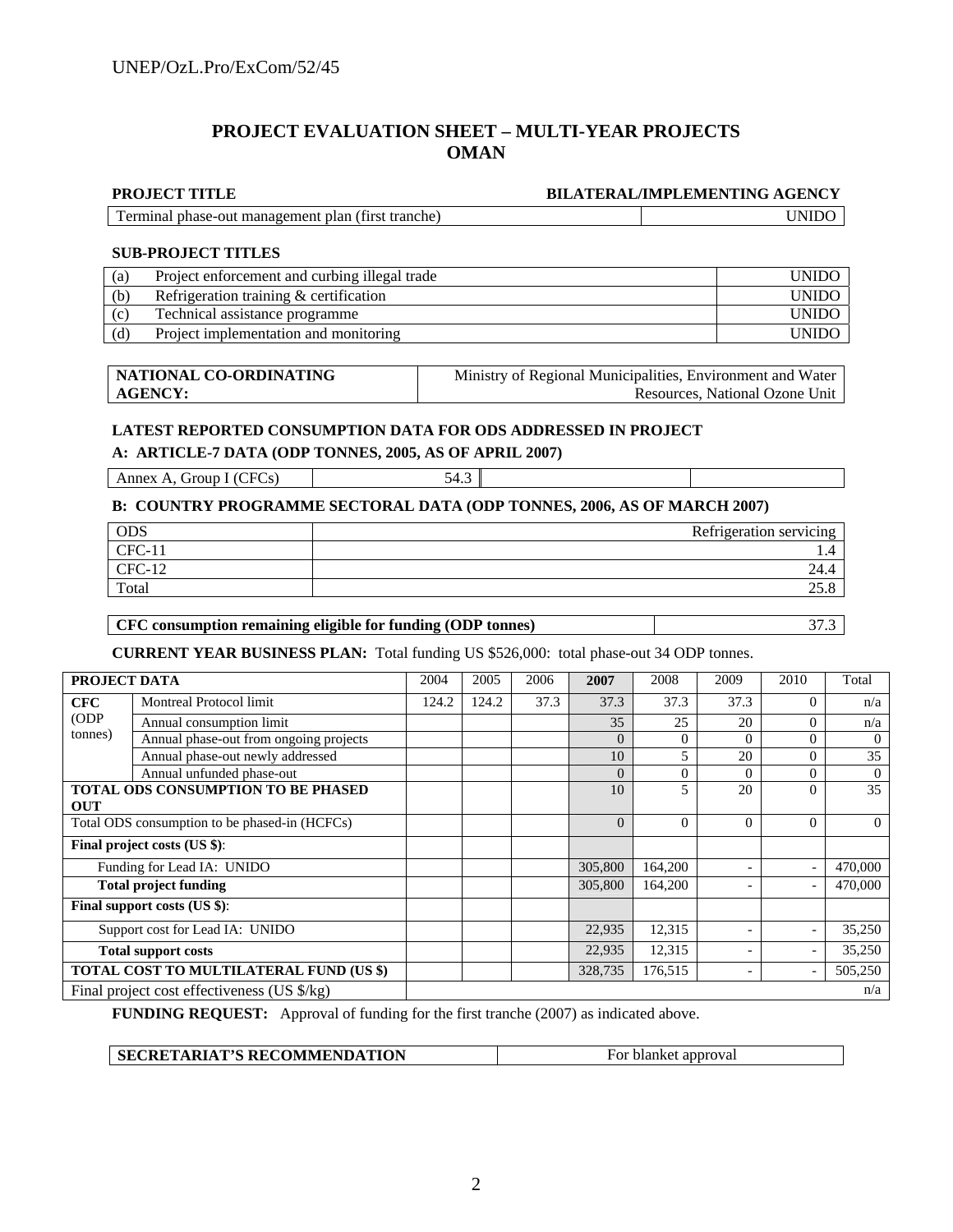# **PROJECT DESCRIPTION**

1. On behalf of the Government of Oman, UNIDO, as the lead implementing agency, has submitted a terminal CFC phase-out management plan (TPMP) for consideration by the Executive Committee at its 52nd Meeting. The full project will be implemented by UNIDO. The total cost of the Oman TPMP as submitted was US \$550,000 plus agency support costs of US \$41,250. The project proposes the complete phase-out of CFCs by the end of 2009. The CFC baseline for compliance is 248.4 ODP tonnes.

### **Background**

2. In regard to the phase-out of CFCs in the refrigeration-servicing sector, the Executive Committee allocated US \$470,000 plus agency support costs to UNIDO for the implementation of training programmes for refrigeration service technicians and customs officers and a recovery and recycling programme, at its 34th Meeting (UNEP/OzL.Pro/ExCom/34/40). At its 45<sup>th</sup> Meeting, the Executive Committee also approved a technical assistance project for training and awareness raising in the solvent sector, and allocated US \$35,000 plus agency support costs for UNIDO.

3. Implementation of the activities in the refrigeration-servicing sector resulted in the training of 160 refrigeration service technicians in good servicing practices, and 22 customs officers. It also led to the distribution of eight ODS identification kits, one training rig and four recovery and recycling tools for the refrigeration training institute. The recovery and recycling component did not establish a central recycling centre as planned, but focused on providing equipment and support to the 30 largest servicing workshops in the capital Muscat. This component also reported around 10.3 ODP tonnes of CFCs recovered during the period from May 2006 to February 2007.

#### **Policy and legislation**

4. The Government of Oman ratified the Montreal Protocol in 1999, and has since promulgated several ozone protection related laws and regulations. Their ODS legislation was issued in 2001, and was revised in 2005 to introduce control on imports of ODS and ODS containing equipment.

#### **Refrigeration-servicing sector**

5. Of the total 54.3 ODP tonnes of CFCs used in the refrigeration servicing sector in 2005, 32.5 ODP tonnes are used for servicing domestic refrigerators, 11.1 ODP tonnes for commercial and industrial refrigeration systems, 9.9 ODP tonnes for chillers, and 0.7 ODP tonnes for manufacturing. One factory in Oman used CFC in manufacturing in 2005. This factory has since stopped production using CFCs from 2006.

6. The country's refrigeration technicians are made up largely of expatriate contract workers, with a high job turn over. However, refrigeration servicing is concentrated mainly within seven large servicing companies who employ approximately 800 technicians in total. Around 160 of these technicians were trained during the RMP.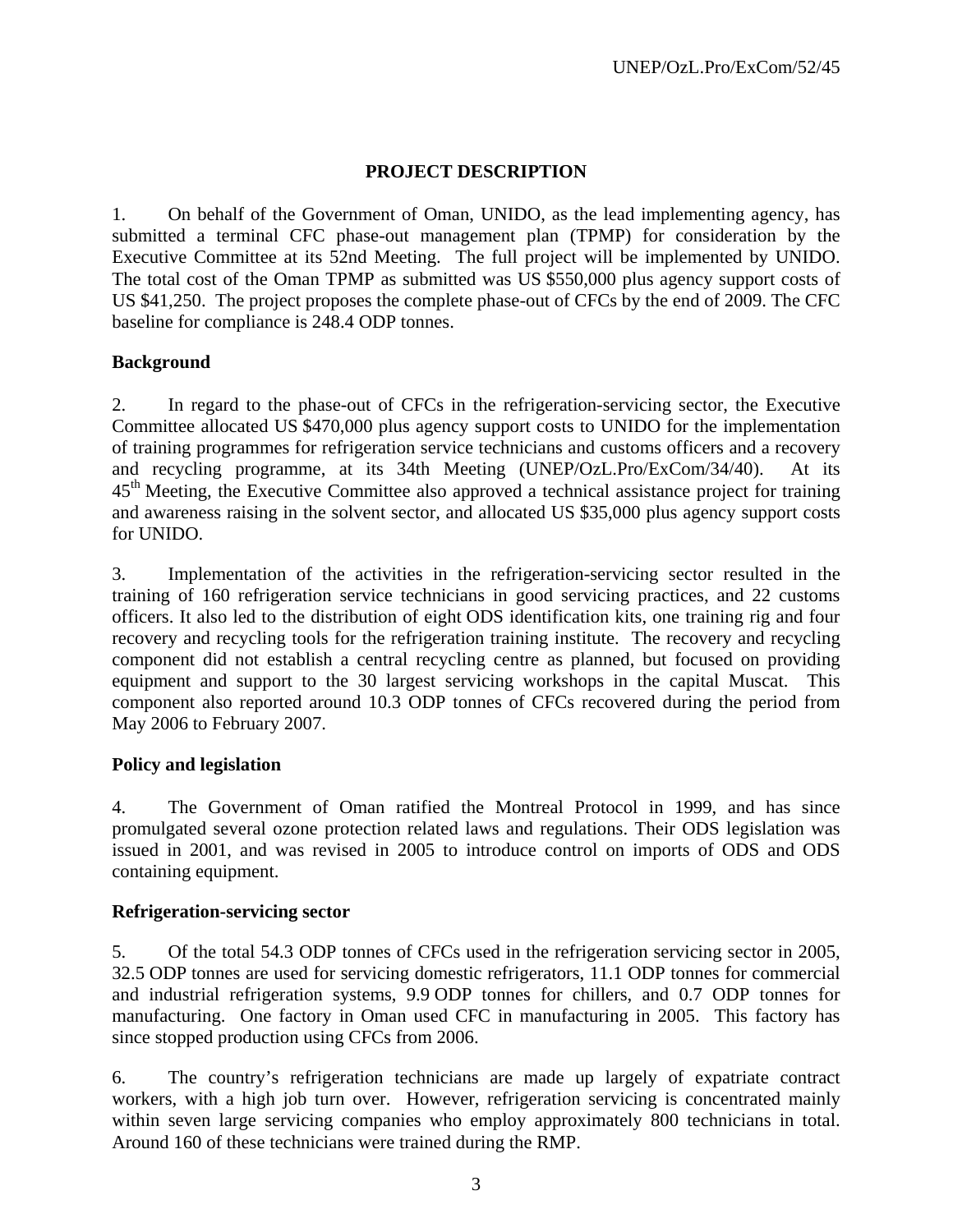7. Refrigerants are sold in cylinders of 13.6 kg each in Oman. The current prices of refrigerants per cylinder are: US \$98.50 for CFC-12, US \$114.00 for HFC-134a, US \$31.10 for HCFC-22, US \$119.00 for R404a, and US\$ 127.00 for R407c.

#### **Activities proposed in the TPMP**

- 8. The following activities are proposed to be implemented through the TPMP project:
	- (a) Policy enforcement and curbing illegal trade;
	- (b) Enforce and administer a certification/accreditation programme for refrigeration service technicians and establish a code on good practices;
	- (c) Technical assistance for small/medium size workshops, and incentive scheme for large end users; and
	- (d) Project implementation and monitoring.

9. The Government of Oman plans the complete phase-out of CFCs by 1 January 2010. A detailed work plan for 2007 has been submitted with the TPMP proposal.

### **SECRETARIAT'S COMMENTS AND RECOMMENDATION**

### **COMMENTS**

10. The 2005 CFC consumption reported by the Government of Oman under Article 7 of the Protocol of 54.3 ODP tonnes was already 69.9 ODP tonnes below the Protocol's maximum allowable level of consumption for that year of 124.2 ODP tonnes. In 2006, the estimated CFC consumption was 25.8 ODP tonnes which was 11.5 ODP tonnes below the 2007 allowable level of consumption of 37.3 ODP tonnes.

11. The Secretariat discussed with the implementing agency the technical issues related to the current levels of CFC consumption in Oman by type of equipment, the availability of new alternatives in the market, and the status of the recovery and recycling equipment that was purchased through the RMP. Discussions also covered issues related to the technical viability of an incentive programme especially in the chiller sector, and the potential for retrofitting and the use of drop-ins in commercial refrigeration equipment. All matters have been addressed and incorporated in the final project proposal accordingly.

#### **Level of funding and implementation modalities**

- 12. During the review of the TPMP, the Secretariat noted that:
	- (a) Many of the MAC systems in cars are operating with HFC-134a, and big service shops have invested in recovery and recycling equipment for HFC-134a;
	- (b) The unique situation with their service technicians (i.e. expatriate contract workers with temporary contracts and a high turn-over rate) necessitates stronger commitment from the large service companies with regards to training;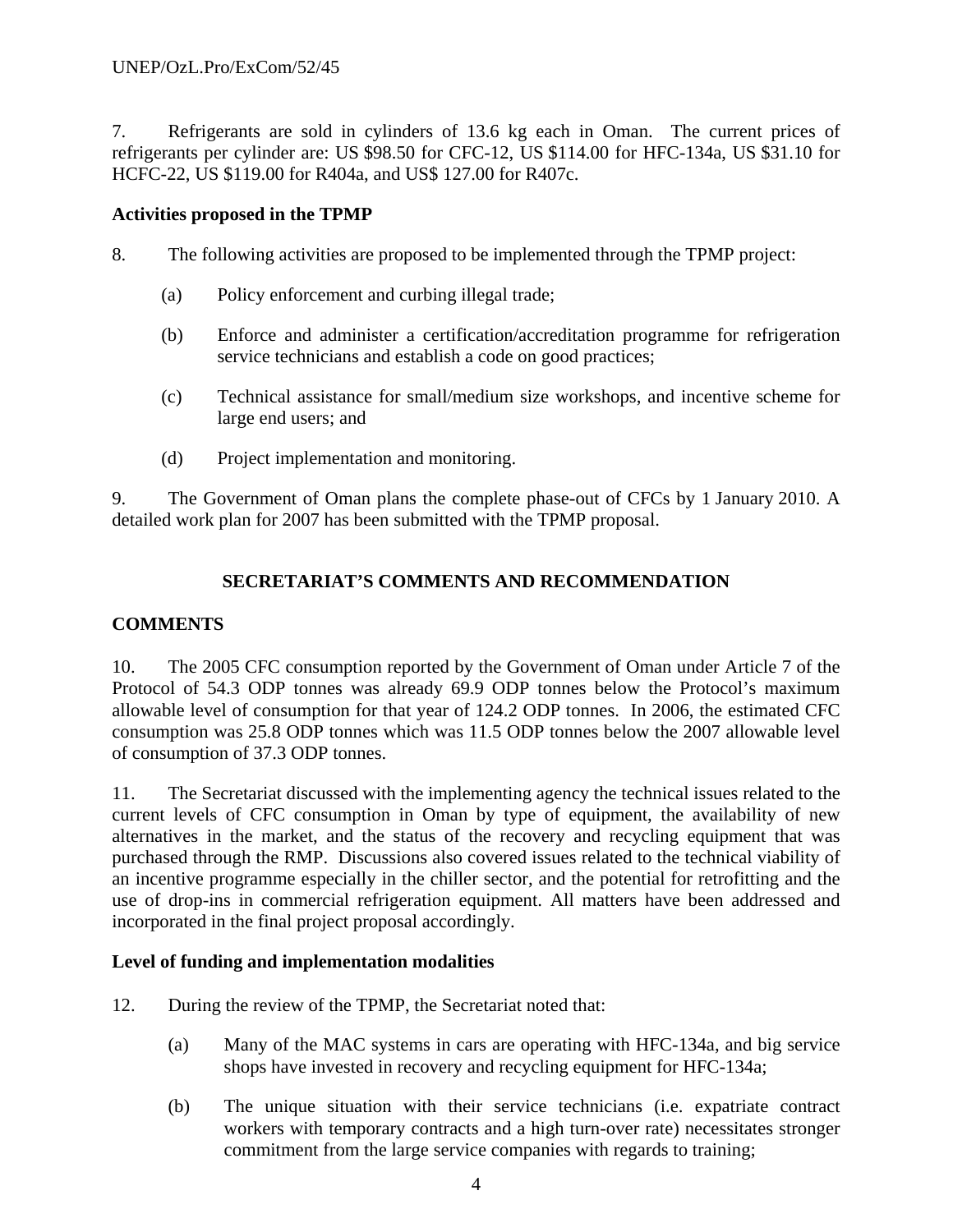- (c) The chiller sector is mainly government-owned, and in total consumes about fifty percent of the 2006 consumption for servicing;
- (d) The current recovery and recycling scheme has resulted in a significant volume of CFCs being recovered (i.e. 10.3 ODP tonnes), which in turn has contributed to a reduction in CFC demand. There is therefore a potential for further recovery and recycling since a large portion of the CFC consumption is in the commercial, industrial and domestic sub-sectors; and
- (e) The potential use of drop-in refrigerants that are currently available in the country since the trend for the use of refrigerants is shifting from CFCs to alternatives.

13. Under the above circumstances, taking into consideration the ODS legislation and regulations that are in place in Oman, the training programmes for customs officers and refrigeration technicians already implemented, and also considering the requirements of decisions 41/100 and 49/6, the Secretariat suggested that UNIDO examine the merits of providing all necessary support to the Government of Oman to:

- (a) Continue the enforcement of the import/export ODS licensing system for controlling all ODS and ODS containing equipment;
- (b) Develop a more flexible technical assistance programme through which basic servicing tools could be provided to certified refrigeration technicians (i.e., brazing equipment, vacuum pumps, scales, leak detectors and other basic tools);
- (c) Introduce a sound and sustainable procedure to favour the importation of non-CFC drop-in replacements, and if technically proven and economically viable, purchase a limited number of multi-refrigerant recovery and recycling units on a case-by-case basis and as needs arise; and
- (d) Explore the possibility of an incentive programme for end-users to replace and retrofit their existing refrigeration equipment. This will result in a more direct phase out of ODS than the proposed recovery and recycling scheme.

14. UNIDO considered the Secretariat's suggestion and adjusted the sub-project components of the TPMP accordingly. The final amount agreed for the TPMP is US\$470,000 plus support costs.

### **Agreement**

15. The Government of Oman submitted a draft agreement between the Government and the Executive Committee setting out the conditions for the complete phase-out of CFCs in Oman. This is contained in Annex I to the present document.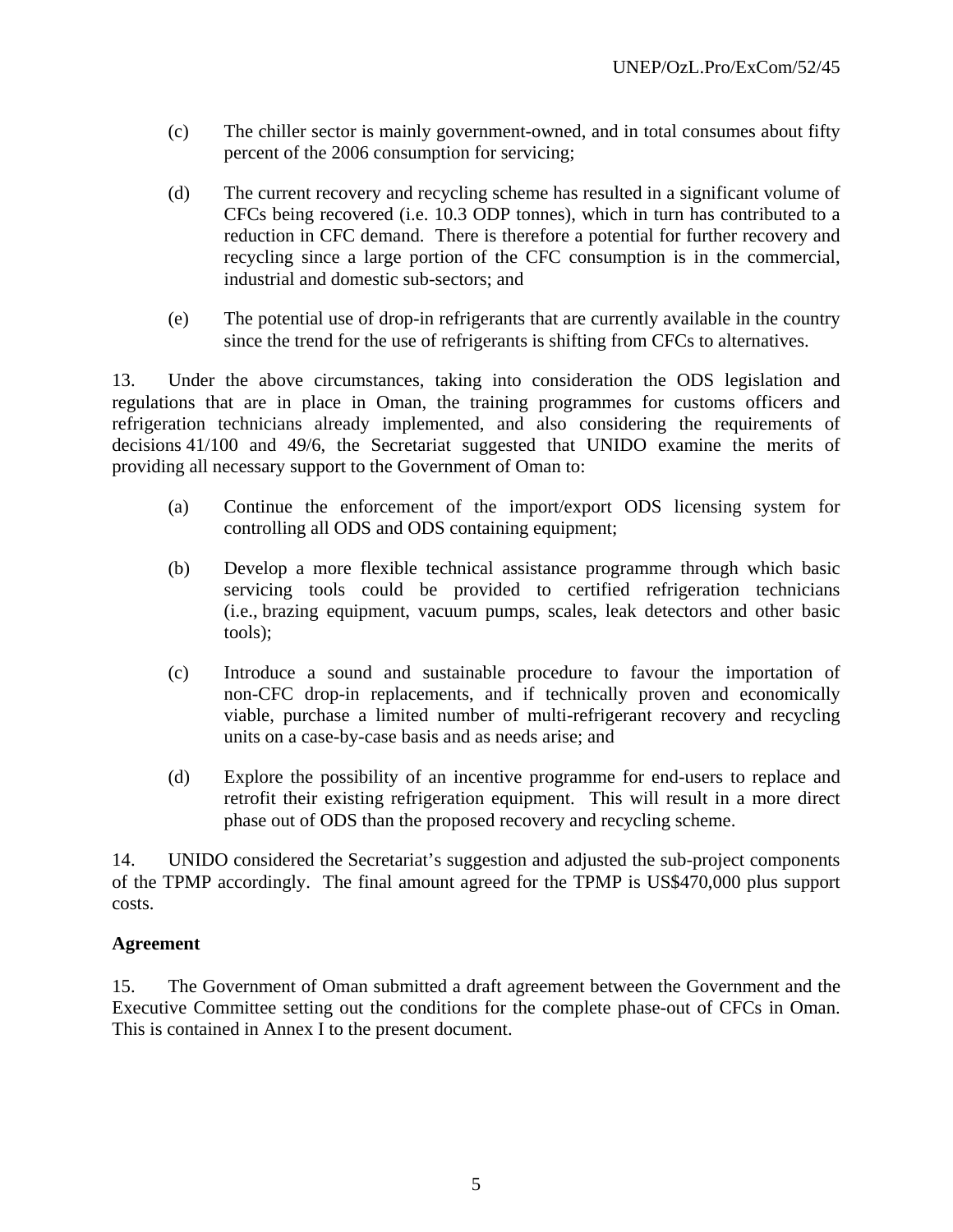#### **RECOMMENDATION**

16. The Secretariat recommends blanket approval of the terminal phase-out management plan for Oman. The Executive Committee may wish to:

- (a) Approve, in principle, the terminal phase-out management plan for Oman, at the amount of US \$470,000 plus agency support costs of US \$35,250 for UNIDO;
- (b) Approve the draft agreement between the Government of Oman and the Executive Committee for the implementation of the terminal phase-out management plan as contained in Annex I to this document;
- (c) Urge UNIDO to take full account of the requirements of decisions 41/100 and 49/6 during the implementation of the terminal phase-out management plan; and
- (d) Approve the first tranche of the plan at the funding levels shown in the table below:

|     | <b>Project Title</b>                               | <b>Project</b>        | Support Cost | Implementing |
|-----|----------------------------------------------------|-----------------------|--------------|--------------|
|     |                                                    | <b>Funding (US\$)</b> | 'US\$)       | Agency       |
| (a) | Terminal phase-out management plan (first tranche) | 305,800               | 22.935       | UNIDO        |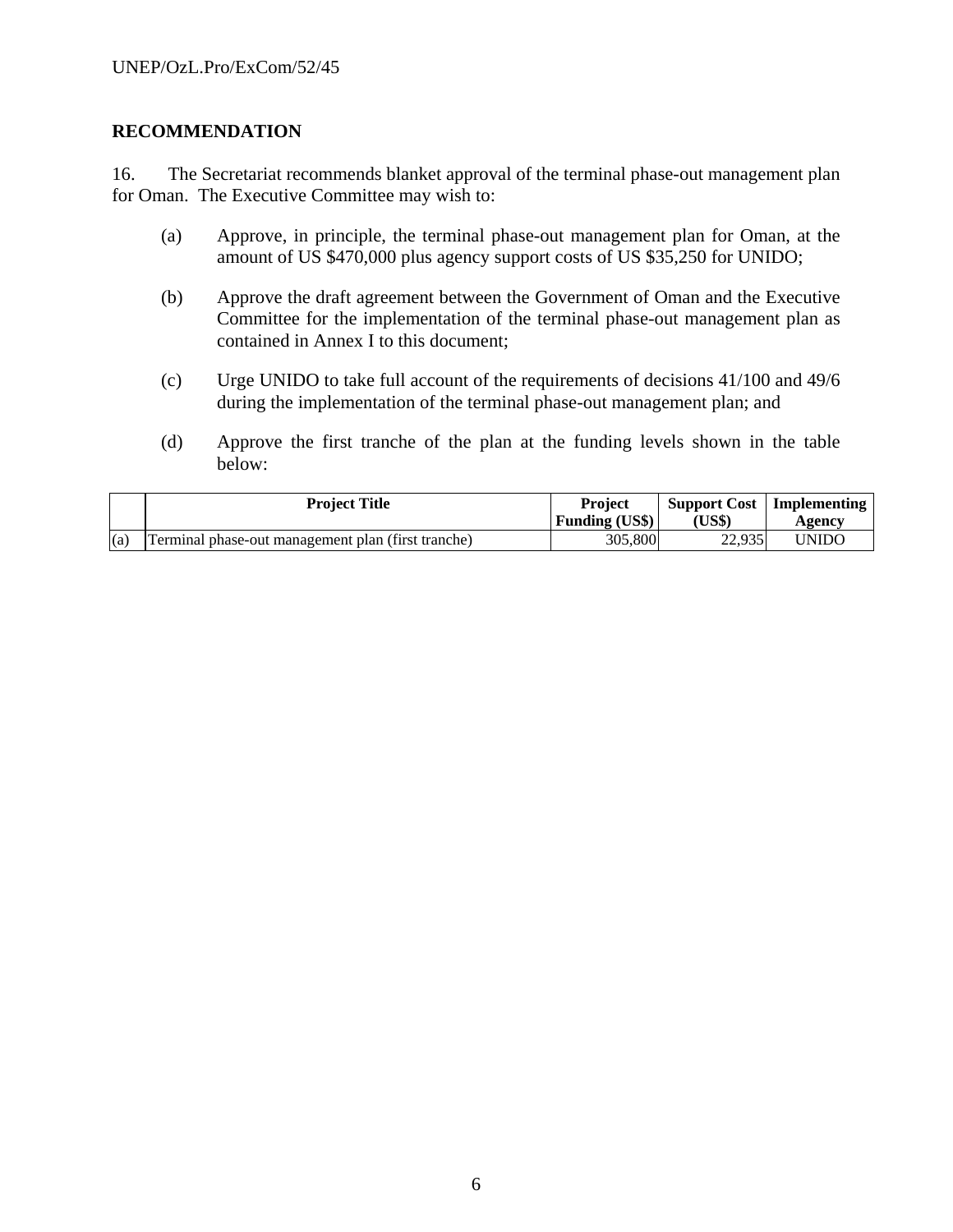#### Annex I

### **DRAFT AGREEMENT BETWEEN OMAN AND THE EXECUTIVE COMMITTEE OF THE MULTILATERAL FUND FOR THE PHASE-OUT OF OZONE-DEPLETING SUBSTANCES**

1. This Agreement represents the understanding of the Government of Oman (the "Country") and the Executive Committee with respect to the complete phase-out of controlled use of the ozone-depleting substances set out in Appendix 1-A (the "Substances") prior to 1 January 2010 in compliance with Protocol schedules.

2. The Country agrees to meet the annual consumption limits of the Substances as set out in row 2 of Appendix 2-A (the "Targets, and Funding") in this Agreement. The Country accepts that, by its acceptance of this Agreement and performance by the Executive Committee of its funding obligations described in paragraph 3, it is precluded from applying for or receiving further funding from the Multilateral Fund in respect to the Substances.

3. Subject to compliance by the Country with its obligations set out in this Agreement, the Executive Committee agrees in principle to provide the funding set out in row 8 of Appendix 2-A (the "Targets, and Funding") to the Country. The Executive Committee will, in principle, provide this funding at the Executive Committee meetings specified in Appendix 3-A (the "Funding Approval Schedule").

4. The Country will meet the consumption limits for each of the Substances as indicated in Appendix 2-A. It will also accept independent verification by the relevant implementing agency of achievement of these consumption limits as described in sub-paragraph 5(b) of this Agreement.

5. The Executive Committee will not provide the Funding in accordance with the Funding Approval Schedule unless the Country satisfies the following conditions at least 60 days prior to the applicable Executive Committee meeting set out in the Funding Approval Schedule:

- (a) That the Country has met the Targets for the applicable year;
- (b) That the meeting of these Targets will be independently verified, if requested by the Executive Committee consistent with paragraph (d) of decision 45/54;
- (c) That the Country has substantially completed all actions set out in the last annual implementation programme; and
- (d) That the Country has submitted and received endorsement from the Executive Committee for an annual implementation programme in the form of Appendix-4 A (the "Format of Annual Implementation Programme") in respect of the year for which tranche funding is being requested.

6. The Country will ensure that it conducts accurate monitoring of its activities under this Agreement. The institutions set out in Appendix 5-A (the "Monitoring Institutions and Roles") will monitor and report on that monitoring in accordance with the roles and responsibilities set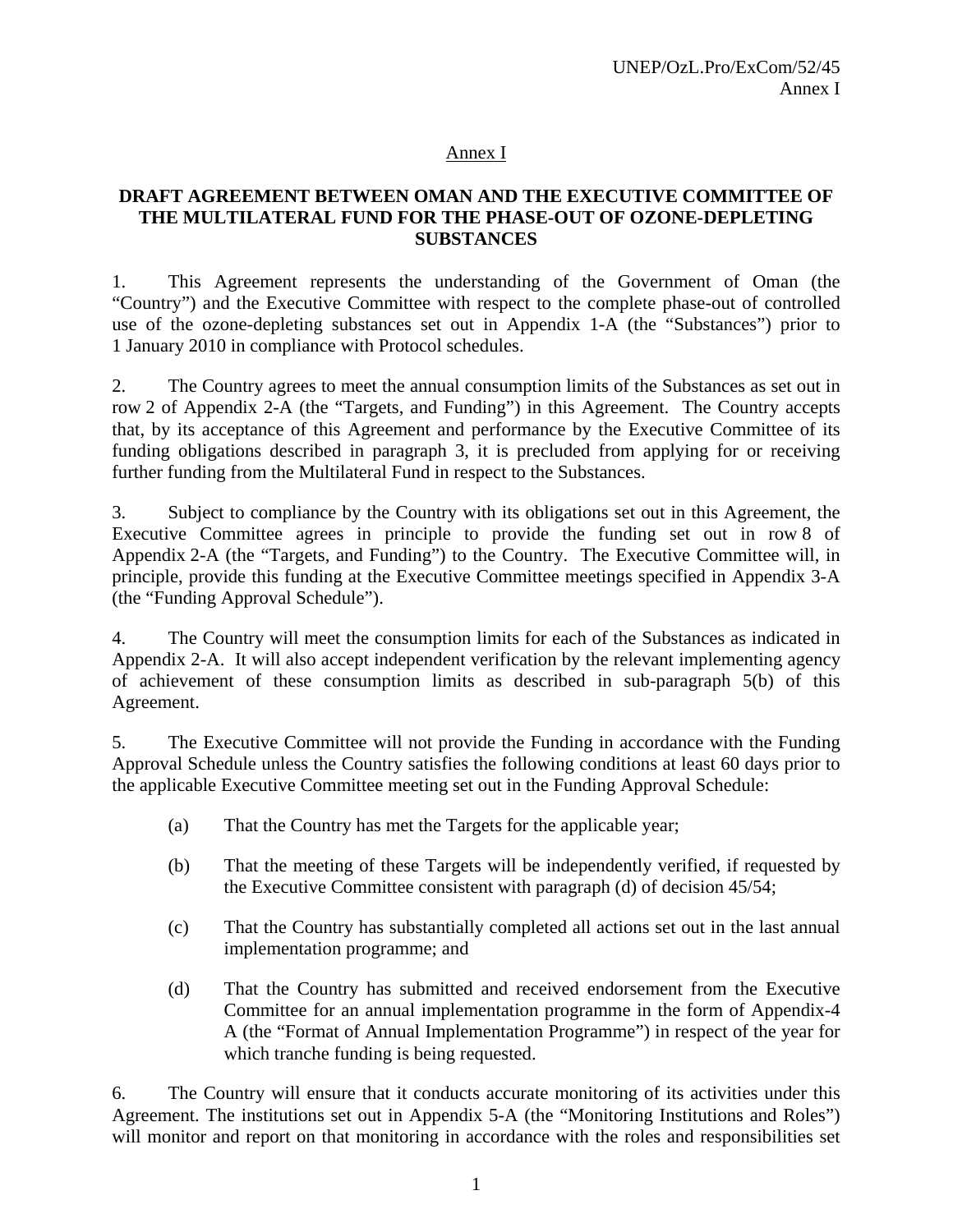out in Appendix 5-A. This monitoring will also be subject to independent verification as described in sub-paragraph 5(b).

7. While the Funding was determined on the basis of estimates of the needs of the Country to carry out its obligations under this Agreement, the Executive Committee agrees that the Country may have the flexibility to reallocate the approved funds, or part of the funds, according to the evolving circumstances to achieve the goals prescribed under this Agreement. Reallocations categorized as major changes must be documented in advance in the next annual implementation programme and endorsed by the Executive Committee as described in sub-paragraph 5(d). Reallocations not categorized as major changes may be incorporated in the approved annual implementation programme, under implementation at the time, and reported to the Executive Committee in the report on implementation of the annual implementation programme.

8. Specific attention will be paid to the execution of the activities in the refrigeration servicing sub-sector, in particular:

- (a) The Country would use the flexibility available under this Agreement to address specific needs that might arise during project implementation;
- (b) The technical assistance programme for the refrigeration servicing sub-sector will be implemented in stages so that remaining resources can be diverted to other phase-out activities such as additional training or procurement of service tools in cases where the proposed results are not achieved, and will be closely monitored in accordance with Appendix 5-A of this Agreement; and
- (c) The Country and the implementing agencies will take full account of the requirements of decisions 41/100 and 49/6 during the implementation of the plan.

9. The Country agrees to assume overall responsibility for the management and implementation of this Agreement and of all activities undertaken by it or on its behalf to fulfill the obligations under this Agreement. UNIDO has agreed to be the lead implementing agency (the "Lead IA") in respect of the Country's activities under this Agreement. The Lead IA will be responsible for carrying out the activities listed in Appendix 6-A including but not limited to independent verification as per sub-paragraph 5(b). The Country also agrees to periodic evaluations, which might be carried out under the monitoring and evaluation work programmes of the Multilateral Fund. The Executive Committee agrees, in principle, to provide the Lead IA with the fees set out in row 10 of Appendix 2-A.

10. Should the Country, for any reason, not meet the Targets for the elimination of the Substances set out in Appendix 2-A of the Montreal Protocol or otherwise does not comply with this Agreement, then the Country agrees that it will not be entitled to the Funding in accordance with the Funding Approval Schedule. At the discretion of the Executive Committee, funding will be reinstated according to a revised funding approval schedule determined by the Executive Committee after the Country has demonstrated that it has satisfied all of its obligations that were due to be met prior to receipt of the next tranche of funding under the Funding Approval Schedule. The Country acknowledges that the Executive Committee may reduce the amount of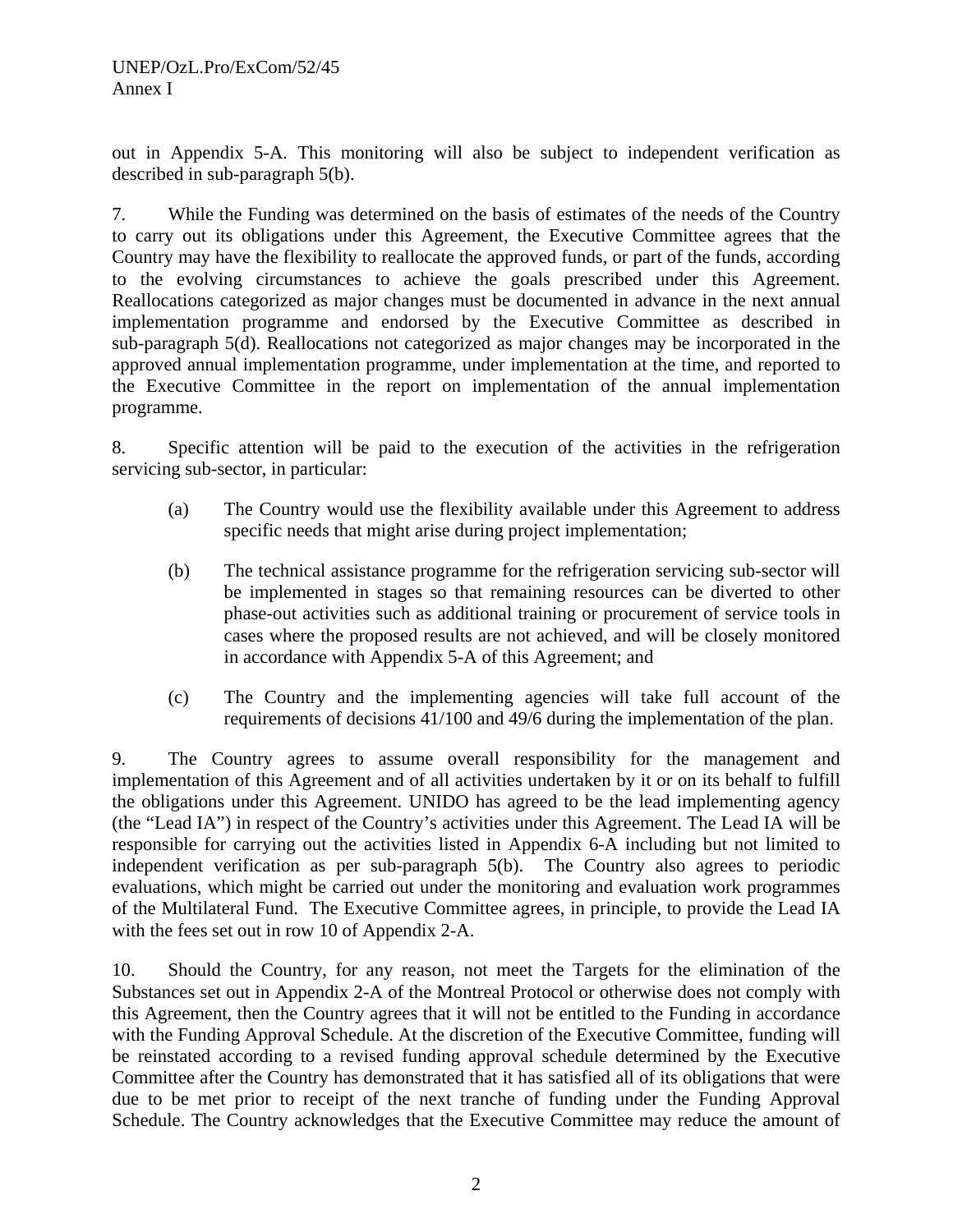the Funding by the amounts set out in Appendix 7-A in respect of each ODP tonne of reductions in consumption not achieved in any one year.

11. The funding components of this Agreement will not be modified on the basis of any future Executive Committee decision that may affect the funding of any other consumption sector projects or any other related activities in the Country.

12. The Country will comply with any reasonable request of the Executive Committee and the Lead IA to facilitate implementation of this Agreement. In particular, it will provide the Lead IA with access to information necessary to verify compliance with this Agreement.

13. All of the agreements set out in this Agreement are undertaken solely within the context of the Montreal Protocol and as specified in this Agreement. All terms used in this Agreement have the meaning ascribed to them in the Protocol unless otherwise defined herein.

#### **APPENDICES**

### **APPENDIX 1-A: THE SUBSTANCES**

| $\vert$ Annex A: $\vert$ Group I |  | $\blacksquare$ CFC-11, CFC-12, CFC-113 CFC-114 and CFC-115 |
|----------------------------------|--|------------------------------------------------------------|
|----------------------------------|--|------------------------------------------------------------|

### **APPENDIX 2-A: THE TARGETS, AND FUNDING**

|             |                |                                                          | 2007     | 2008           | 2009     | 2010           | <b>Total</b> |
|-------------|----------------|----------------------------------------------------------|----------|----------------|----------|----------------|--------------|
| <b>CFCs</b> |                | Montreal Protocol reduction schedule<br>(ODP tonnes)     | 37.3     | 37.3           | 37.3     | $\Omega$       | n/a          |
|             | $\overline{2}$ | Max. allowable total consumption of<br>CFCs (ODP tonnes) | 35       | 25             | 20       | $\Omega$       | n/a          |
|             | 3              | Reduction from on-going projects<br>(ODP tonnes)         | $\Omega$ | $\overline{0}$ | $\Omega$ | $\overline{0}$ | $\Omega$     |
|             | $\overline{4}$ | New reduction under plan (ODP<br>tonnes)                 | 10       | 5              | 20       | $\Omega$       | 35           |
|             | 5              | Unfunded reductions (ODP tonnes)                         | $\Omega$ | $\Omega$       | $\Omega$ | $\Omega$       | $\Omega$     |
|             | 6              | Total annual reduction (ODP tonnes)                      | 10       | 5              | 20       | $\Omega$       | 35           |
|             | 7              | Lead IA agreed funding $(US \$ )                         | 305,800  | 164,200        | $\Omega$ | $\theta$       | 470,000      |
|             | 8              | Total agreed funding (US \$)                             | 305,800  | 164,200        | $\Omega$ | $\overline{0}$ | 470,000      |
|             | 9              | Lead IA support costs (US \$)                            | 22,935   | 12,315         | $\theta$ | $\theta$       | 35,250       |
|             | 10             | Total agreed support costs (US \$)                       | 22,935   | 12,315         | $\Omega$ | $\Omega$       | 35,250       |
|             | 11             | Grand total agreed funding (US \$)                       | 328,735  | 176,515        | $\Omega$ | $\mathbf{0}$   | 505,250      |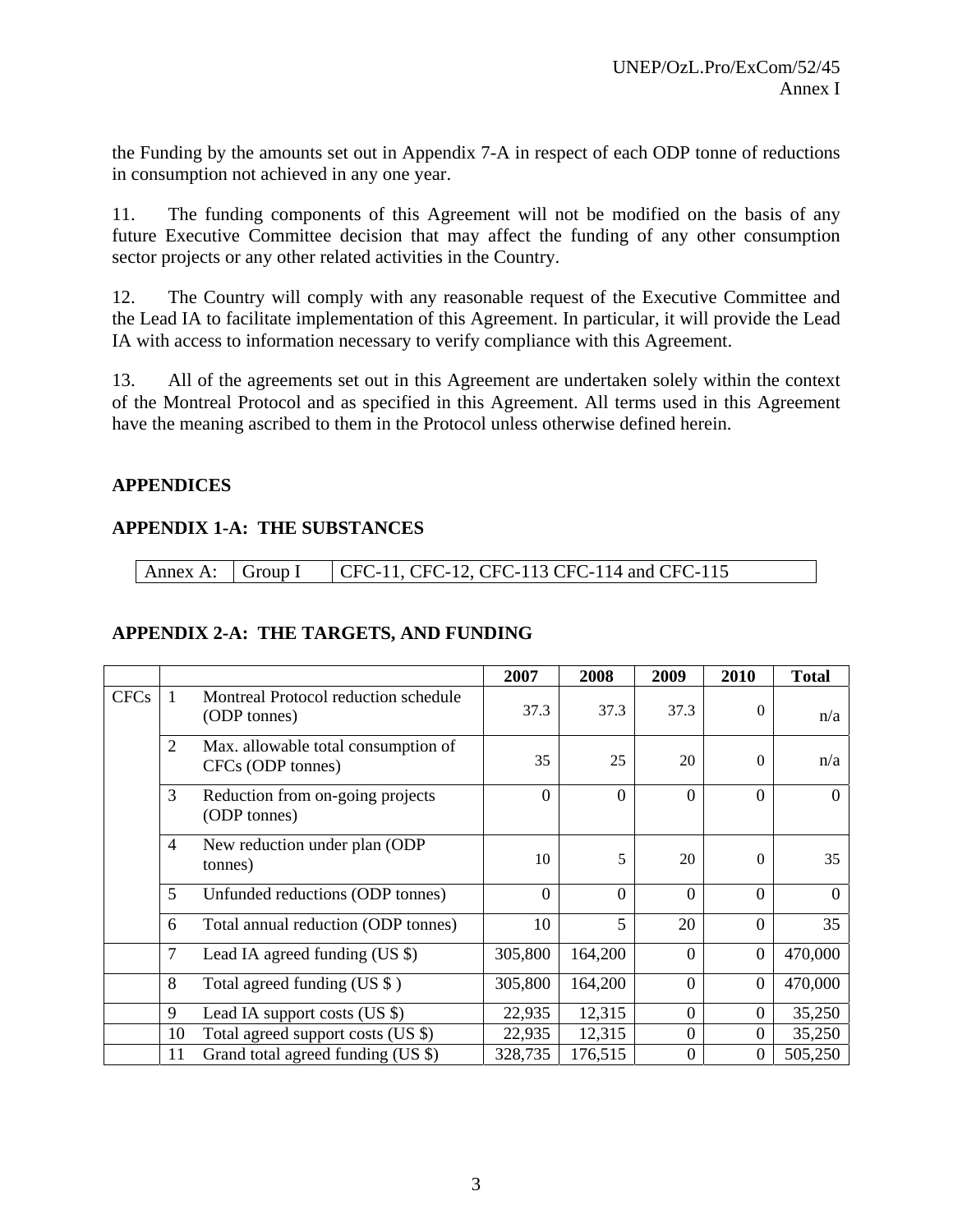# **APPENDIX 3-A: FUNDING APPROVAL SCHEDULE**

1. Funding, other than the payment in 2007, will be considered for approval at the third meeting of the Executive Committee in 2008.

# **APPENDIX 4-A: FORMAT OF ANNUAL IMPLEMENTATION PROGRAMME**

| Data                                         |  |
|----------------------------------------------|--|
| Country                                      |  |
| Year of plan                                 |  |
| # of years completed                         |  |
| # of years remaining under the plan          |  |
| Target ODS consumption of the preceding year |  |
| Target ODS consumption of the year of plan   |  |
| Level of funding requested                   |  |
| Lead implementing agency                     |  |
| Co-operating agency/ies                      |  |

#### 2. **Targets**

| <b>Indicators</b> |               | <b>Preceding year</b> | Year of plan | <b>Reduction</b> |
|-------------------|---------------|-----------------------|--------------|------------------|
|                   | Import        |                       |              |                  |
| Supply of ODS     | Total $(1)$   |                       |              |                  |
|                   |               |                       |              |                  |
|                   | Manufacturing |                       |              |                  |
| Demand of ODS     | Servicing     |                       |              |                  |
|                   | Stockpiling   |                       |              |                  |
|                   | Total $(2)$   |                       |              |                  |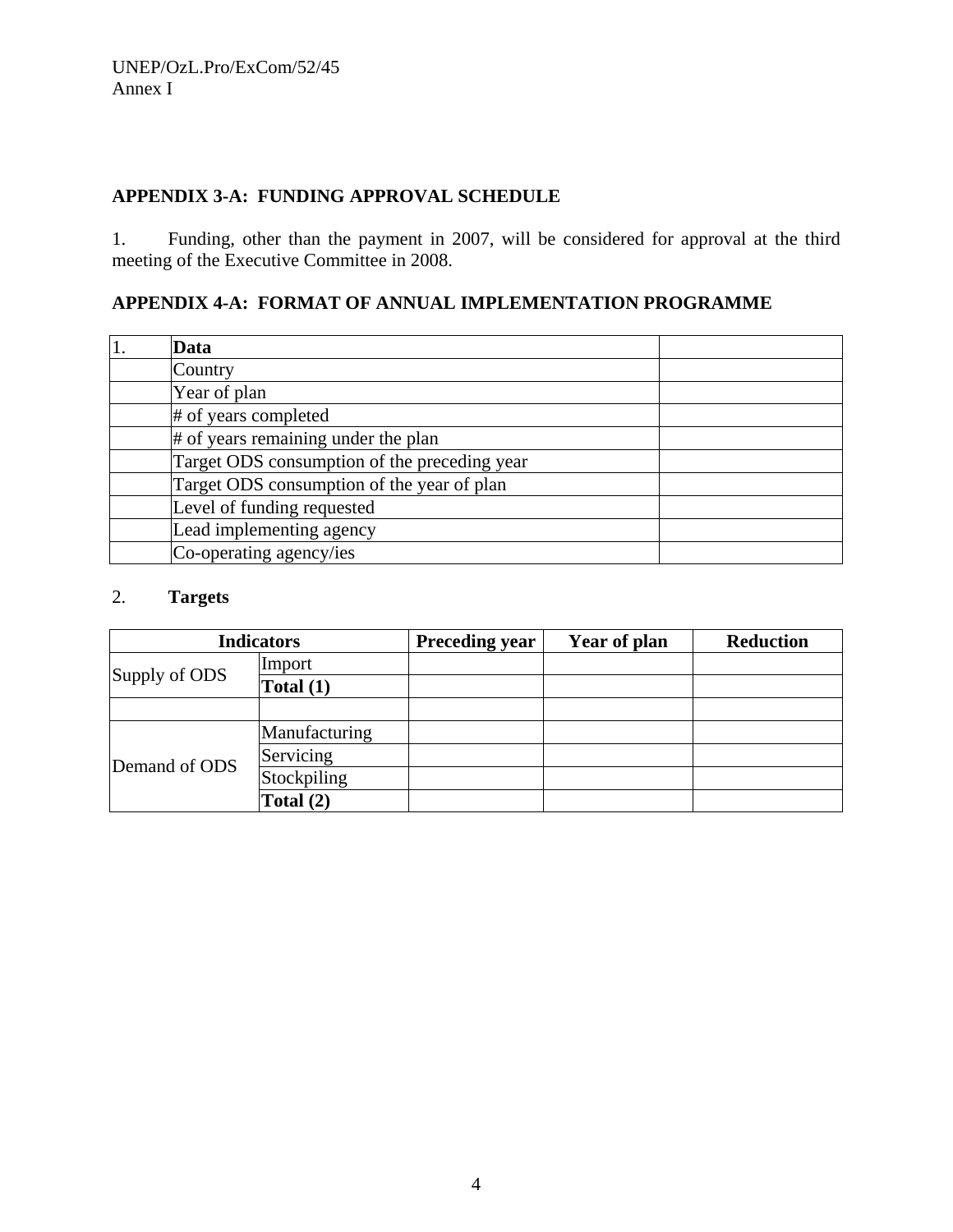# 3. **Industry Action**

| <b>Sector</b>        | Consumption<br>preceding<br>year<br>(1) | <b>Consumption</b><br>year of plan<br>(2) | <b>Reduction</b><br>within year<br>of plan<br>$(1)-(2)$ | <b>Number of</b><br>projects<br>completed | <b>Number</b><br><b>of</b><br>servicing<br>related<br>activities | <b>ODS</b><br>phase-<br>out (in<br><b>ODP</b><br>tonnes |
|----------------------|-----------------------------------------|-------------------------------------------|---------------------------------------------------------|-------------------------------------------|------------------------------------------------------------------|---------------------------------------------------------|
| <b>Manufacturing</b> |                                         |                                           |                                                         |                                           |                                                                  |                                                         |
| Aerosol              |                                         |                                           |                                                         |                                           |                                                                  |                                                         |
| Foam                 |                                         |                                           |                                                         |                                           |                                                                  |                                                         |
| Refrigeration        |                                         |                                           |                                                         |                                           |                                                                  |                                                         |
| Solvents             |                                         |                                           |                                                         |                                           |                                                                  |                                                         |
| Other                |                                         |                                           |                                                         |                                           |                                                                  |                                                         |
| <b>Total</b>         |                                         |                                           |                                                         |                                           |                                                                  |                                                         |
|                      |                                         |                                           |                                                         |                                           |                                                                  |                                                         |
| <b>Servicing</b>     |                                         |                                           |                                                         |                                           |                                                                  |                                                         |
| Refrigeration        |                                         |                                           |                                                         |                                           |                                                                  |                                                         |
| Total                |                                         |                                           |                                                         |                                           |                                                                  |                                                         |
| <b>GRAND</b>         |                                         |                                           |                                                         |                                           |                                                                  |                                                         |
| <b>TOTAL</b>         |                                         |                                           |                                                         |                                           |                                                                  |                                                         |

# 4. **Technical Assistance**

Proposed Activity:

Objective:

Target Group:

Impact:

# 5. **Government Action**

| <b>Policy/Activity planned</b>                        | <b>Schedule of implementation</b> |
|-------------------------------------------------------|-----------------------------------|
| Type of policy control on ODS import: servicing, etc. |                                   |
| Public awareness                                      |                                   |
| <b>Others</b>                                         |                                   |

<u> 1989 - Johann Barbara, martxa a</u>

# **6. Annual Budget**

| <b>Activity</b> | <b>Planned expenditures (US \$)</b> |
|-----------------|-------------------------------------|
|                 |                                     |
| Total           |                                     |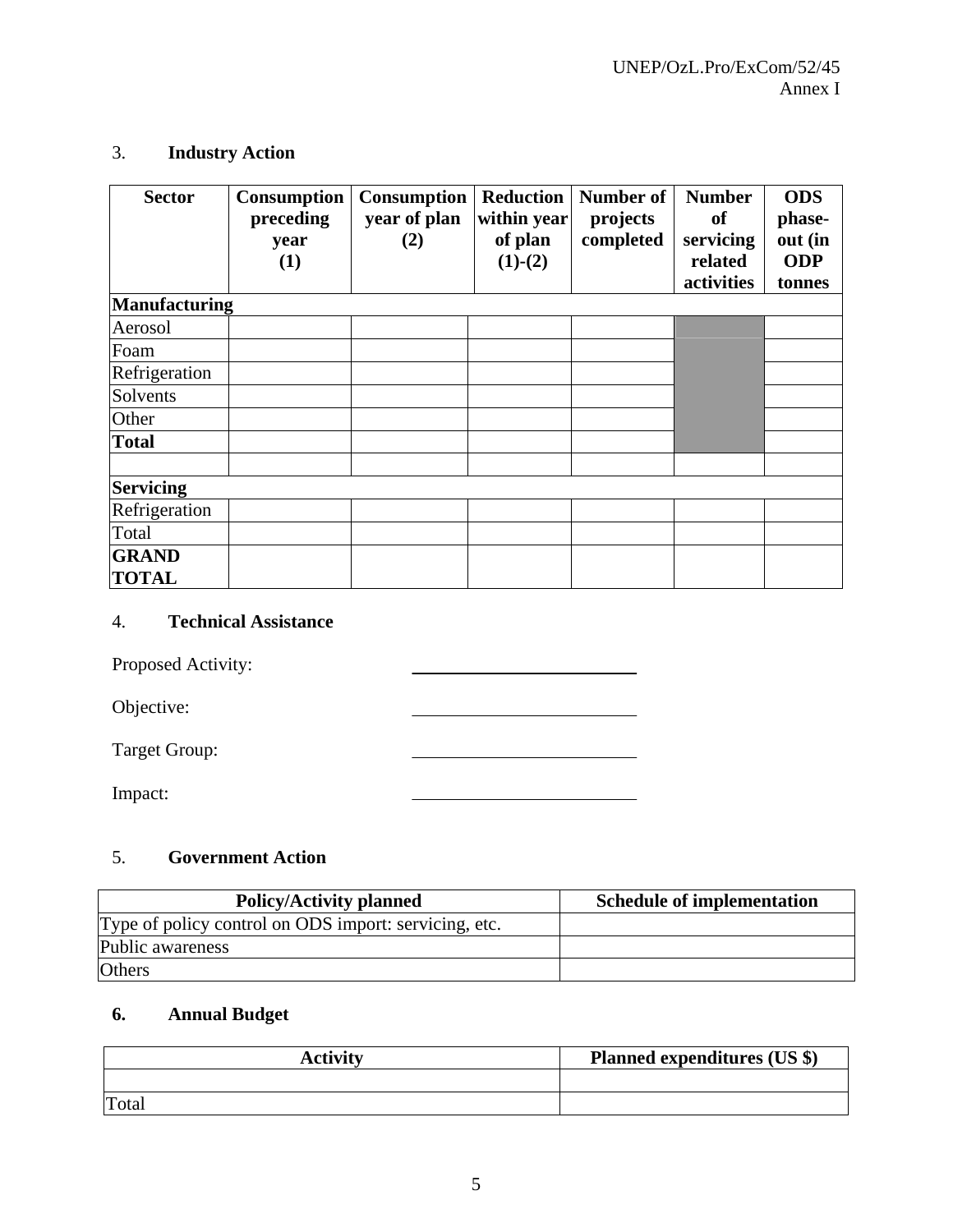# 7. **Administrative Fees**

# **APPENDIX 5-A: MONITORING INSTITUTIONS AND ROLES**

1. All the monitoring activities will be coordinated and managed by the NOU and UNIDO through the project funding, which is included within this TPMP.

2. UNIDO will play a key role in the monitoring arrangements because of its mandate to monitor ODS imports, whose records will be used as a crosschecking reference in all the monitoring programmes for the different projects within the TPMP. UNIDO in cooperation with the NOU, national agencies and relevant Government Authorities will monitor the illegal ODS imports and exports.

#### Verification and reporting

3. In accordance to decision 45/54 (d), the Executive Committee reserves the right for independent verification in case the Executive Committee selects Oman for related auditing. Based on discussion with the Lead IA, Oman should select the independent organization (auditing) to carry out the verification of the TPMP results and this independent monitoring programme.

### **APPENDIX 6-A: ROLE OF THE LEAD IMPLEMENTING AGENCY**

1. The Lead IA will be responsible for a range of activities to be specified in the project document as follows:

- (a) Ensuring performance and financial verification in accordance with this Agreement and with its specific internal procedures and requirements as set out in the Country's phase-out plan;
- (b) Assisting the Country in preparation of the Annual Implementation Programme;
- (c) Providing verification to the Executive Committee that the Targets have been met and associated annual activities have been completed as indicated in the Annual Implementation Programme consistent with Appendix-5A. In case the Executive Committee selects Oman consistent with paragraph (d) of decision 45/54, separate funding will be provided by the Executive Committee to the Lead IA for this undertaking;
- (d) Ensuring that the achievements in previous annual implementation programmes are reflected in the future annual implementation programme;
- (e) Reporting on the implementation of the Annual Implementation Programme of the preceding year and preparing for annual implementation programme for the year of submission for submission to the Executive Committee, commencing with the 2008 annual implementation programme combined with the report on the 2007 annual implementation programme;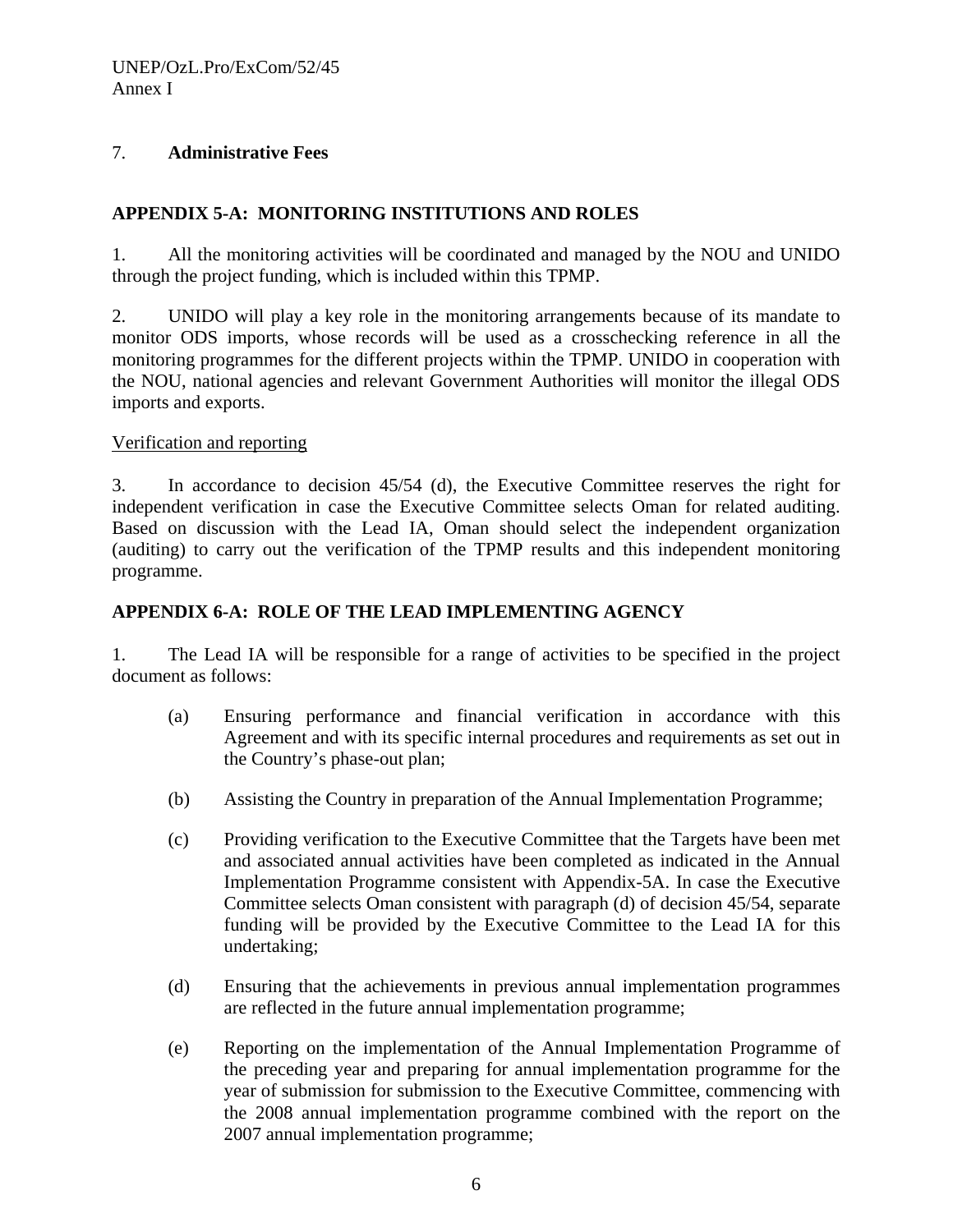- (f) Ensuring that appropriate independent technical experts carry out the technical reviews undertaken by the Lead IA;
- (g) Carrying out required supervision missions;
- (h) Ensuring the presence of an operating mechanism to allow effective, transparent implementation of the Annual Implementation Programme and accurate data reporting;
- (i) Providing verification for the Executive Committee that consumption of the Substances has been eliminated in accordance with the Targets, if requested by the Executive Committee;
- (j) Ensuring that disbursements made to the Country are based on the use of the indicators; and
- (k) Providing assistance with policy, management and technical support when required.

# **APPENDIX 6-B: ROLE OF COOPERATING IMPLEMENTING AGENCY**

Not relevant

### **APPENDIX 7-A: REDUCTIONS IN FUNDING FOR FAILURE TO COMPLY**

1. In accordance with paragraph 10 of the Agreement, the amount of funding provided may be reduced by US \$10,000 per ODP tonne of reductions in consumption not achieved in the year.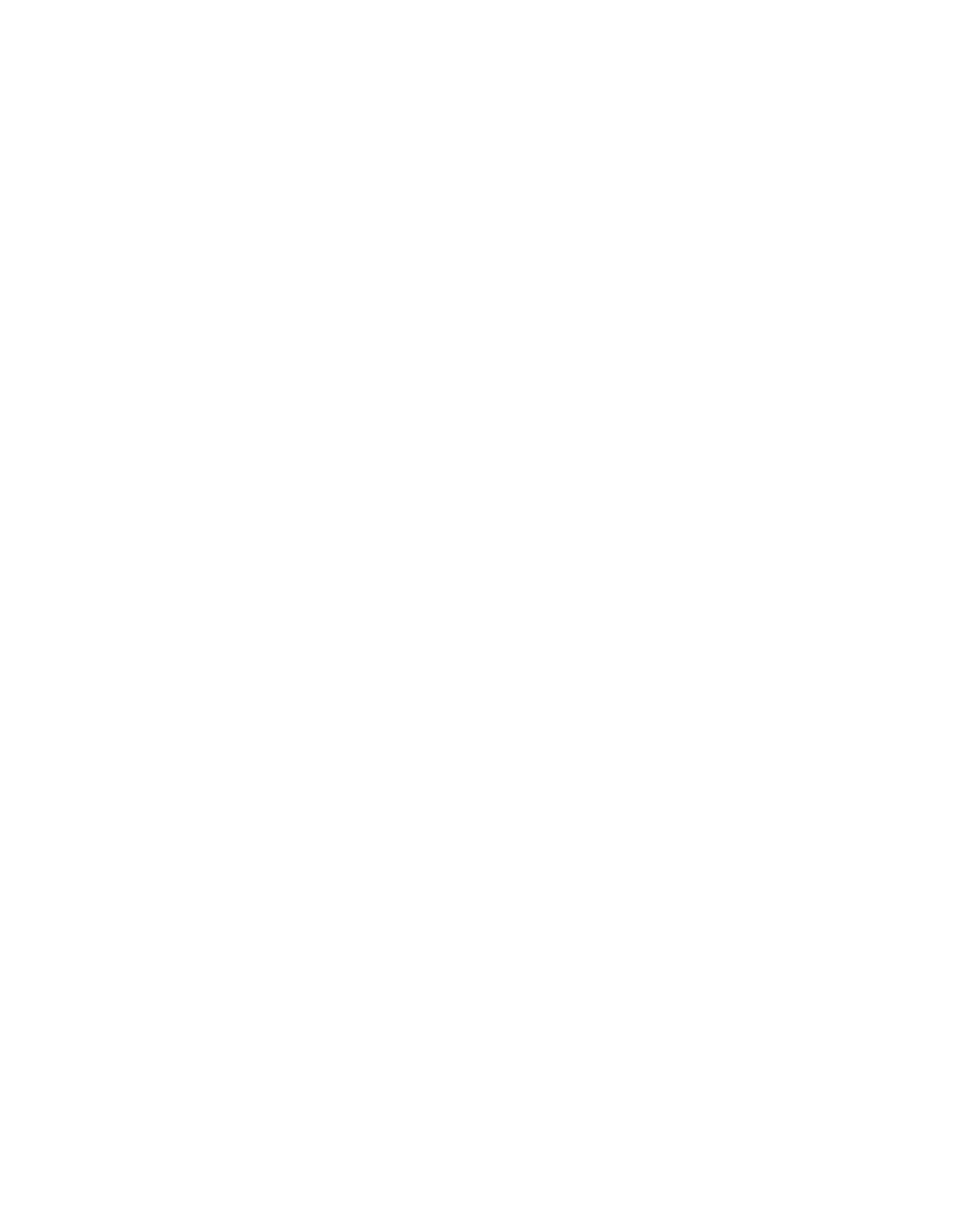#### **Annex II DRAFT OVERVIEW TABLES FOR MULTI-YEAR AGREEMENTS OMAN**

 $\bar{a}$ 

Î.

**(1) PROJECT TITLE: Terminal phase-out management plan**

#### **(2) EXECUTIVE COMMITTEE APPROVALS AND PROVISIONS: Not applicable for first tranche**

**(3) ARTICLE 7 DATA (ODP TONNES)**

| <b>Substances</b> | <b>Baseline</b>                            | 1995  | 1996  | 1997             | 1998             | 1999     | 2000                     | 2001             | 2002  | 2003  | 2004             | 2005 | 2006 |
|-------------------|--------------------------------------------|-------|-------|------------------|------------------|----------|--------------------------|------------------|-------|-------|------------------|------|------|
| <b>CFC</b>        | 248.4                                      | 229.9 | 264.9 | 250.5            | 261.1            | 259.6    | 282.1                    | 207.3            | 179.5 | 134.5 | 98.7             | 54.3 |      |
| <b>CTC</b>        | V. I                                       | V. I  |       | 0.1              |                  | U. I     | 0.1                      | 0.6              | 0.01  | 0.1   | 0.0 <sub>1</sub> | 0.0  |      |
| Halons            | 15.                                        | 14.9  | 13.9  | 12.2             |                  | ر. ر     | $\overline{\phantom{a}}$ | 5.4              |       | 0.7   | 0.0 <sub>1</sub> | 0.0  |      |
| <b>MBR</b>        | . O                                        | 0.7   | 0.6   | 0.6              | າາ<br>ىقىد       | t.∠      | 2.9                      | 0.8              | 0.01  | 0.0   | 0.0 <sub>1</sub> | 0.0  |      |
| <b>TCA</b>        | 0.0                                        | 0.0   | 0.0   | 0.0 <sub>l</sub> | 0.0 <sub>1</sub> | $_{0.0}$ | 0.01                     | 0.0 <sub>1</sub> | 0.01  | 0.0   | 0.01             | 0.0  |      |
|                   | Source: A7 Data from the Ozone Secretariat |       |       |                  |                  |          |                          |                  |       |       |                  |      |      |

| (4) LATEST COUNTRY PROGRAMME SECTORAL DATA (ODP TONNES) |         |      |       |                      |                  |         | Year:                | 2006       |                |            |                       |                |       |
|---------------------------------------------------------|---------|------|-------|----------------------|------------------|---------|----------------------|------------|----------------|------------|-----------------------|----------------|-------|
| <b>Substances</b>                                       | Aerosol | Foam | Halon | <b>Refrigeration</b> |                  | Solvent | <b>Process Agent</b> | <b>MDI</b> | <b>Lab Use</b> |            | <b>Methyl Bromide</b> | <b>Tobacco</b> | Total |
|                                                         |         |      |       | Manufacturing        | <b>Servicing</b> |         |                      |            |                | <b>OPS</b> | Non-OPS               | Fluffing       |       |
| <b>CFC</b>                                              |         |      |       |                      | 25.8             |         |                      |            |                |            |                       |                | 25.8  |
| <b>CTC</b>                                              |         |      |       |                      |                  |         |                      |            |                |            |                       |                | 0.0   |
| Halons                                                  |         |      |       |                      |                  |         |                      |            |                |            |                       |                | 0.0   |
| <b>MBR</b>                                              |         |      |       |                      |                  |         |                      |            |                |            |                       |                | 0.0   |
| <b>TCA</b>                                              |         |      |       |                      |                  |         |                      |            |                |            |                       |                | 0.0   |

1

*Source: Country Programme Data*

#### **(5) PHASE-OUT (ODP TONNES)**

| <b>Substances</b> | Calendar vear                                                                                                       | 2007 | 2008 | 2009 | Total | <b>Decision</b> |  |  |  |
|-------------------|---------------------------------------------------------------------------------------------------------------------|------|------|------|-------|-----------------|--|--|--|
| CFC.              | Maximum Allowable Consumption<br>(Agreement; per substance if valid)                                                | 35.0 | 25.0 |      |       |                 |  |  |  |
|                   | Compliance Action Target (MOP)                                                                                      |      |      |      |       |                 |  |  |  |
|                   | <b>Reduction Under Plan</b>                                                                                         | 10.0 |      | 20.0 |       |                 |  |  |  |
|                   | Remaining Phase-Out to be Achieved                                                                                  | 25.0 | 20.0 |      |       |                 |  |  |  |
|                   | Source: Agreement, Inventory, Progress Report, MOP Report, Project Document (Annual Plan) and Verification Reports. |      |      |      |       |                 |  |  |  |

#### **(6a) PROJECT COSTS (US\$)**

| Calendar vear                   | 2007    | 2008    | 2009 | <b>Total</b> |
|---------------------------------|---------|---------|------|--------------|
| <b>UNIDO</b>                    |         |         |      |              |
| Funding as per Agreement        | 305,800 | 164,200 |      | 470,000      |
| Disbursement as per Annual Plan |         |         |      |              |
| [Comments]                      |         |         |      |              |

**[Comments]**<br>Source: Agreement, Inventory, Progress Reports and Project Document (Annual Plan)

#### **(6b) SUBMISSION SCHEDULES (planned and actual)**

| Submission year as per agreement                              | 2007 | 2008 | 2009 |  |  |  |  |
|---------------------------------------------------------------|------|------|------|--|--|--|--|
| <b>UNIDO</b>                                                  |      |      |      |  |  |  |  |
| Planned submission as per Agreement                           | July | Nov  |      |  |  |  |  |
| <b>Tranche Number</b>                                         |      |      |      |  |  |  |  |
| Source: Agreement, Inventory and Final ExCom Report Decisions |      |      |      |  |  |  |  |